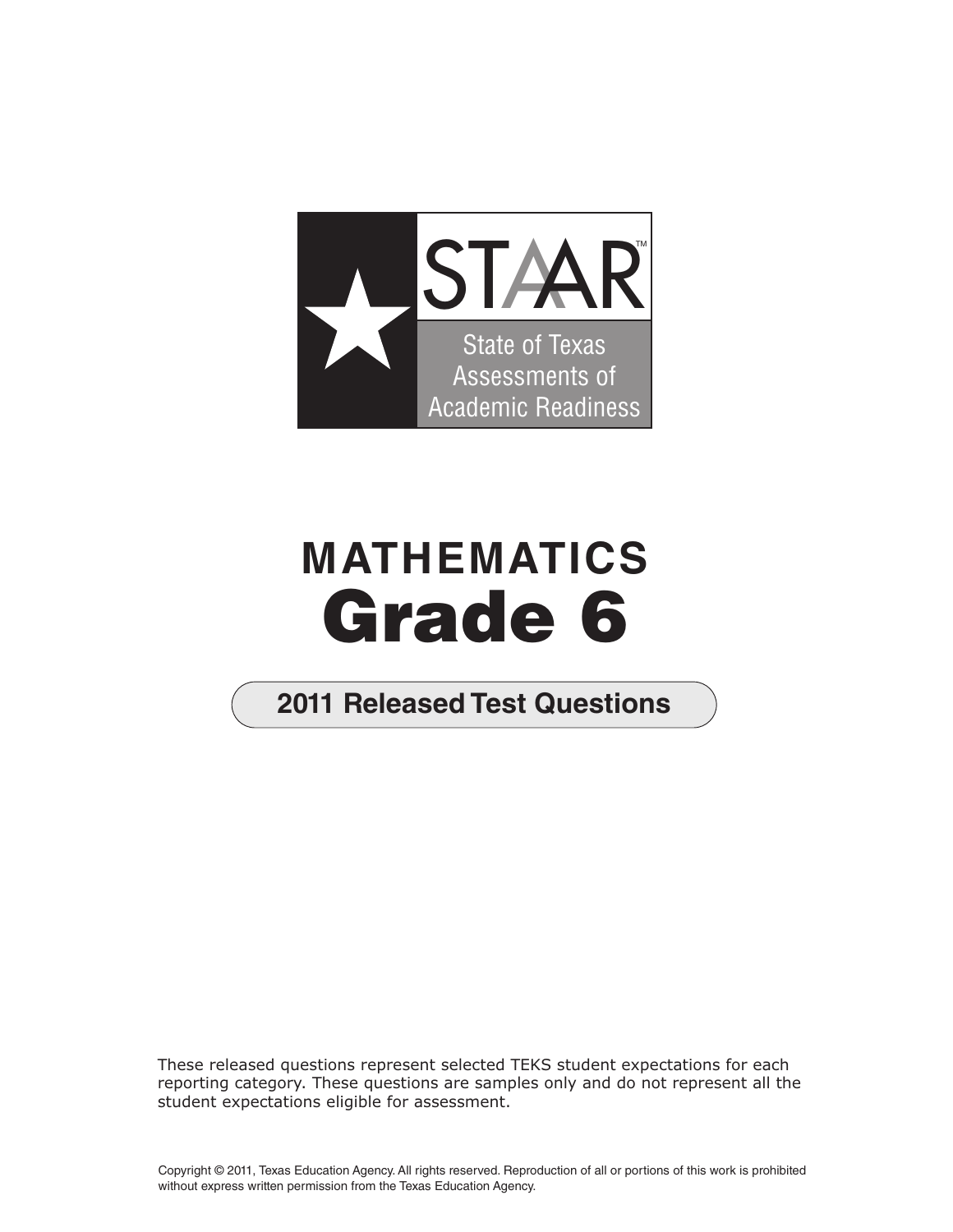**1** Max asked 50 students in his school which breakfast cereal they prefer. The table below shows the results of his survey.

## Cereal Survey

| <b>Breakfast</b><br>Cereal | Number of<br>Students |  |
|----------------------------|-----------------------|--|
| Yummy Flakes               | 12                    |  |
| Choco Crunch               | 25                    |  |
| <b>Fruit Crunchies</b>     | 13                    |  |

What decimal represents the fraction of students who prefer Fruit Crunchies?

Record your answer and fill in the bubbles on your answer document. Be sure to use the correct place value.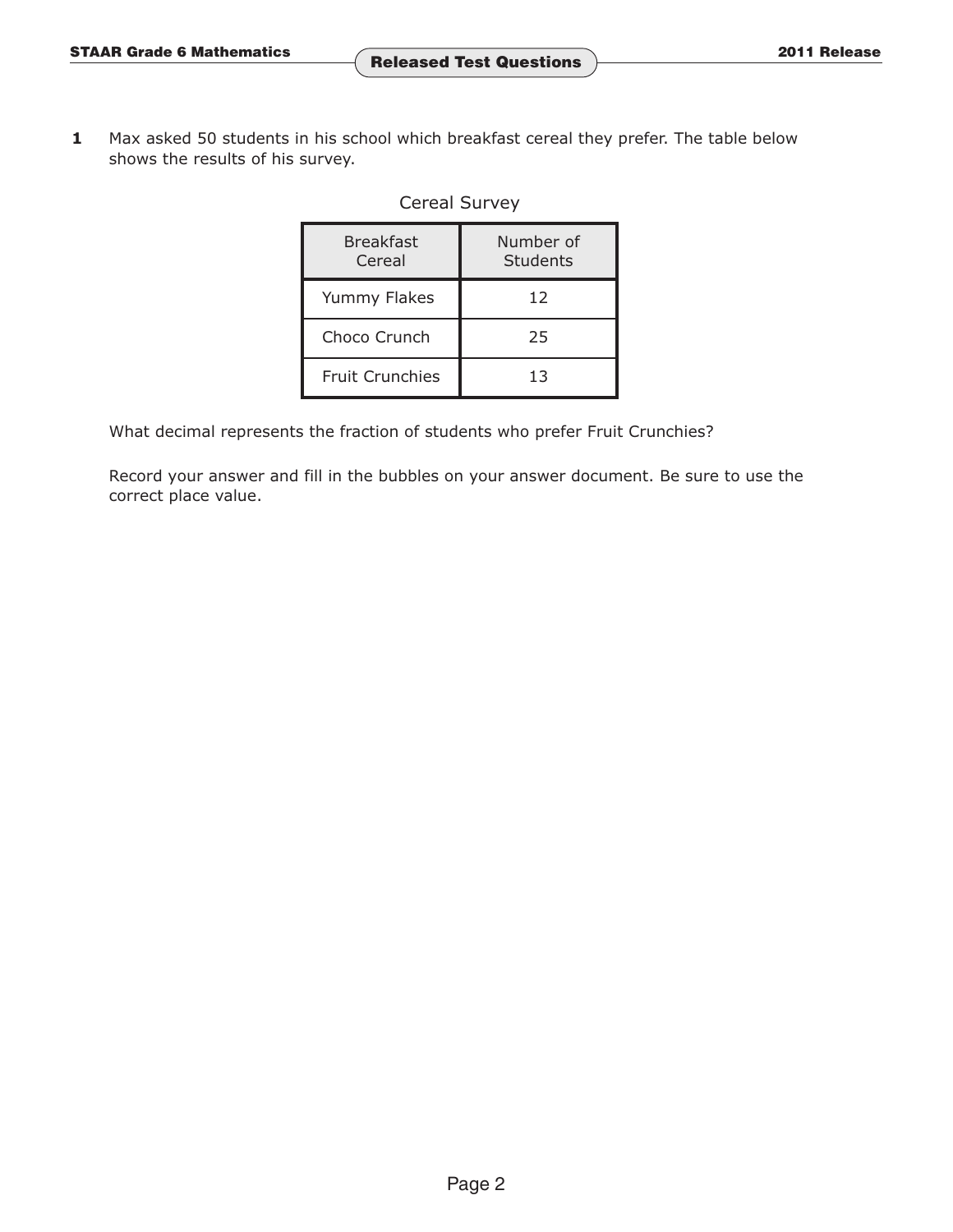**2** Emmett is 46 $\frac{1}{2}$  inches tall. Rolando is 2 $\frac{5}{2}$  inches shorter than Emmett. How tall is Rolando? 2 8



Emmett Rolando

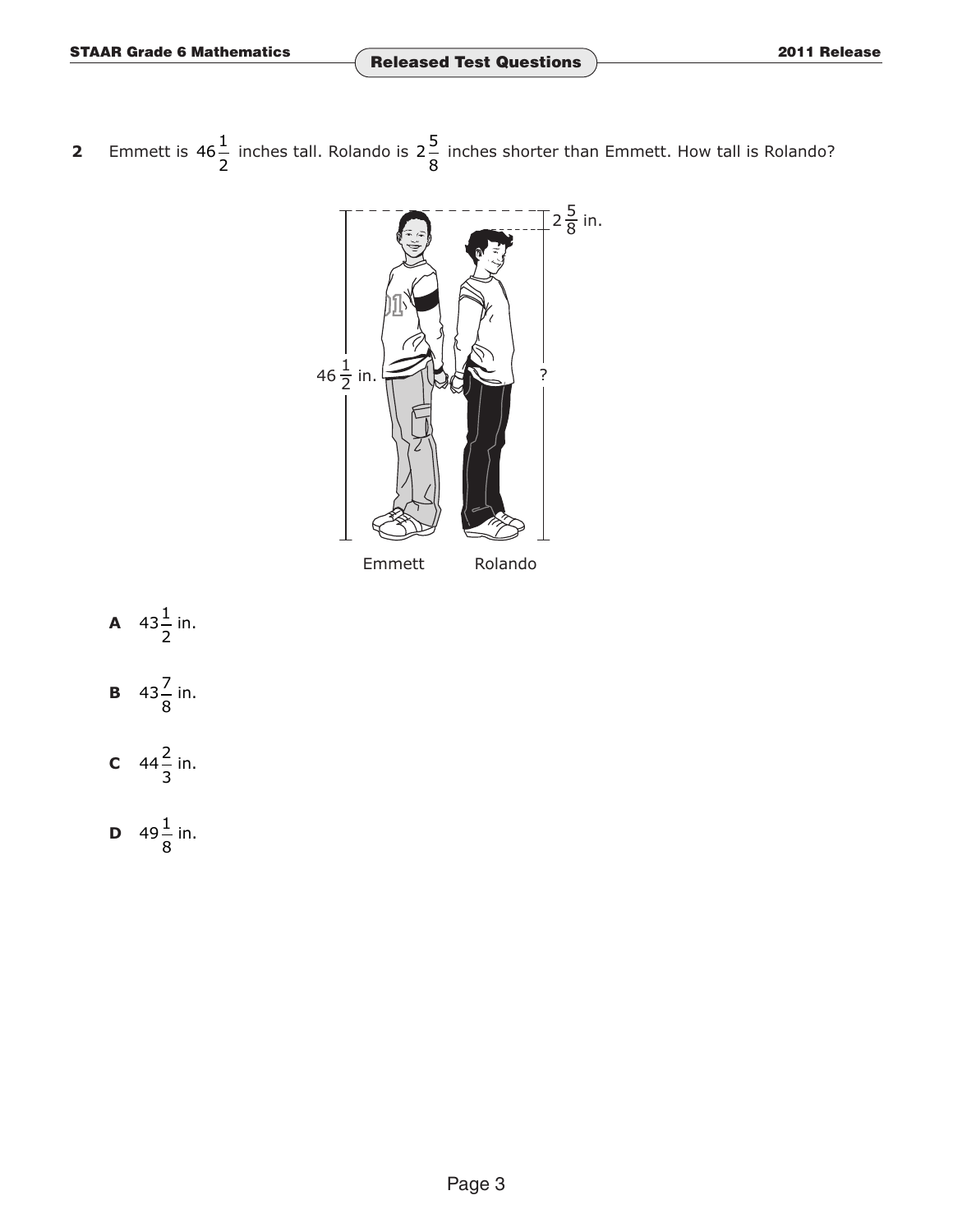- **3** Melanie is going to read a 219-page book. She reads at a rate of 20 pages per day. Based on this information, which of the following statements is a reasonable conclusion?
	- **A** She will have read less than  $\frac{1}{2}$  of the book after 5 days.
	- **B** She will have read more than  $\frac{1}{3}$  of the book after 3 days.
	- **C** She will have read more than 138 pages after 4 days.
	- **D** She will have read fewer than 110 pages after 6 days.

- **4** At the last school pep rally, 3 out of every 7 students wore school colors. Based on this information, if 350 students attend the next pep rally, how many of these students will wear school colors?
	- **A** 150
	- **B** 50
	- **C** 200
	- **D** Not here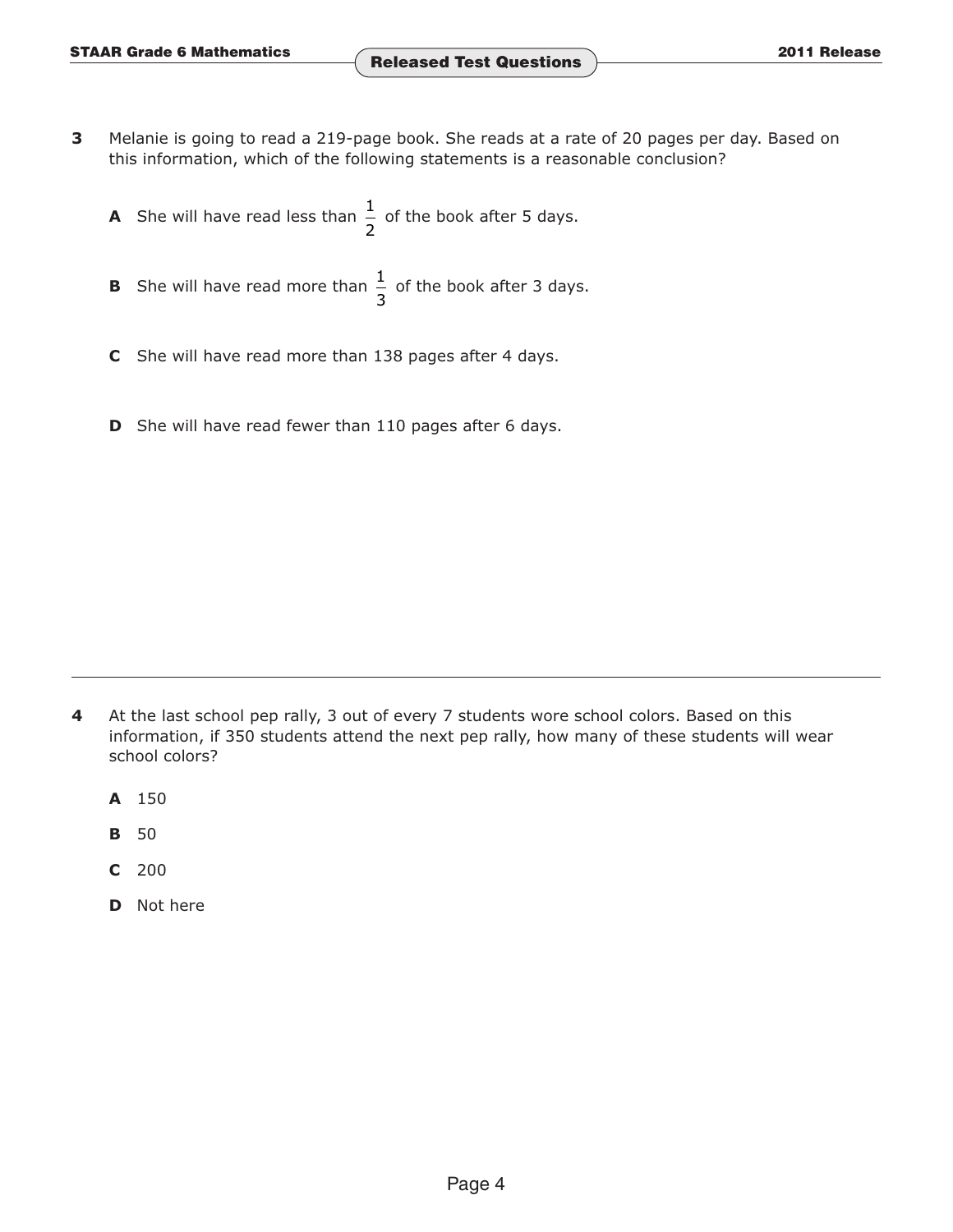**5** Coach Pérez prepared the table below to show how the income earned by a soccer league changes depending on the number of teams in the league.

| Number of<br>Teams | League Income<br>(dollars) |
|--------------------|----------------------------|
| 2                  | 1,430                      |
| 6                  | 4,290                      |
| 9                  | 6,435                      |
| 10                 | 7,150                      |
| ς                  |                            |

Soccer League Income

Which expression could be used to find *l*, the income the soccer league would earn if it had *s* teams?

- **A** 715*s*
- **B**  $s + 2,145$
- **C** 1,430*s*
- **D**  $s + 2,860$

- **6** Sherman read 154 pages of a book in 4 days. He read 32 pages on each of the first 2 days and *y* pages on the third day. Which equation can be used to find *p*, the number of pages Sherman read on the fourth day?
	- **A**  $p = 154 32(2 \cdot y)$
	- **B**  $p = 154 (32 \cdot 2) y$
	- **C**  $p = 154 2(32 + y)$
	- **D**  $p = 154 (y \cdot 2) 32$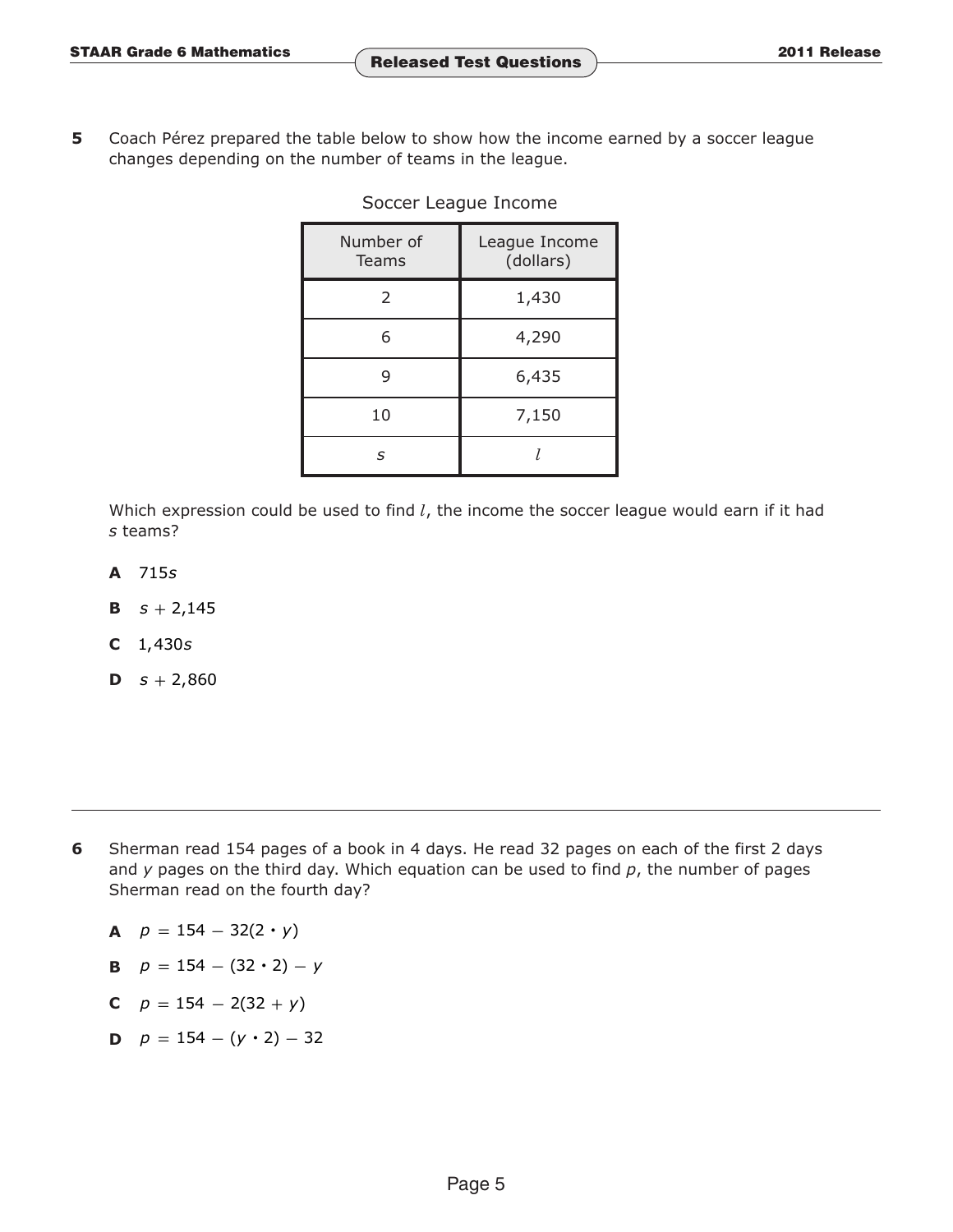- **7** Which statement about polygons is NOT true?
	- **A** If all the angles of a triangle are congruent, then the measure of each angle is 60°.
	- **B** If a triangle has a right angle, then both of the other angles are acute.
	- **C** If a figure is a rectangle, then the sum of the measures of 2 angles is 180°.
	- **D** If a quadrilateral has exactly 2 obtuse angles, then each of the other angles is a right angle.

**8** The circumference of a circular garden is 32 feet. Which of the following expressions best represents the radius of the garden?

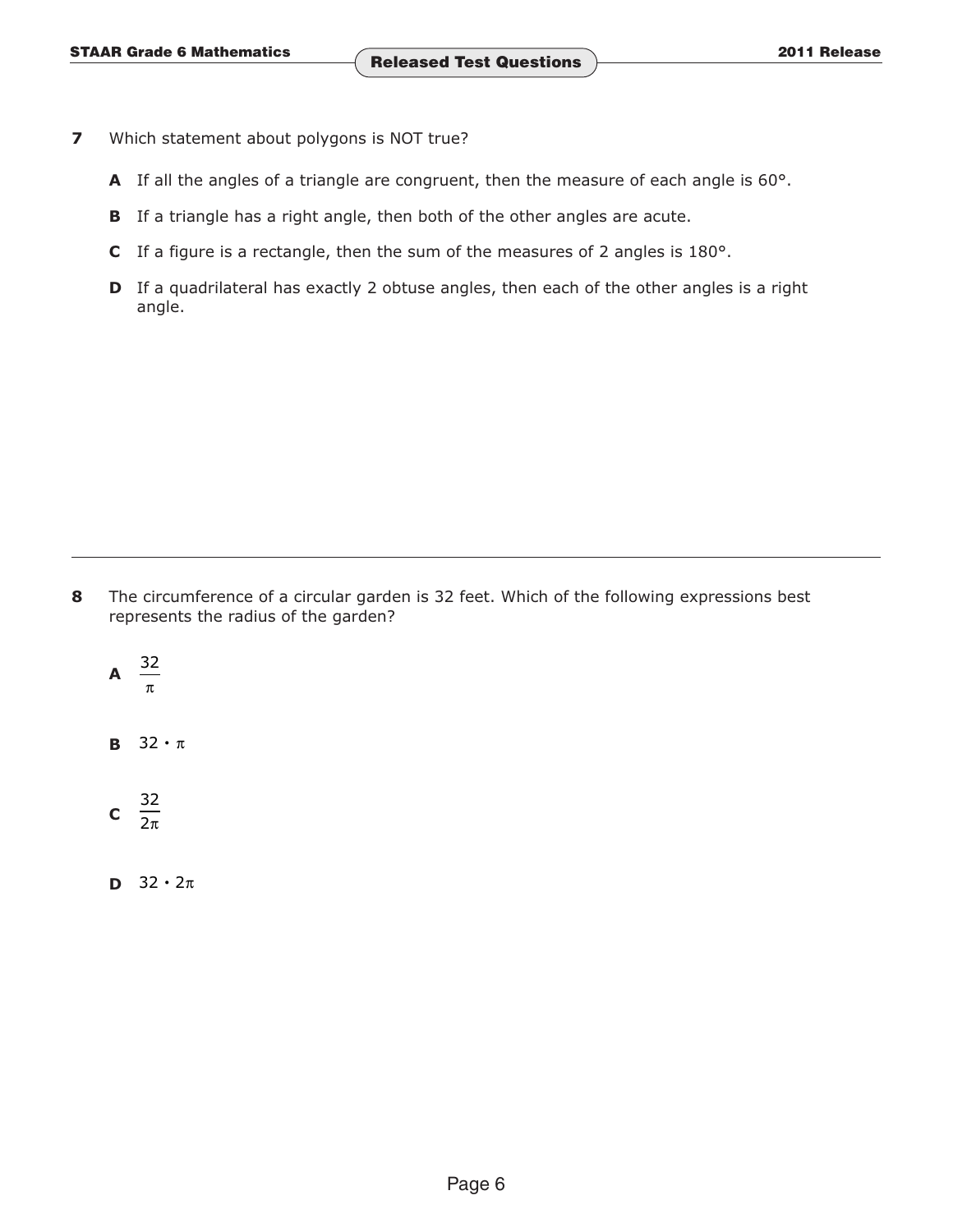**9** There are 3 vertices of rectangle *WSRZ* plotted on the coordinate grid below. The fourth vertex of the rectangle will be represented by point *Z*.



Which of the following ordered pairs best represents point *Z*?

**A**  $(8, 7^{\frac{1}{2}})$  $2^{'}$ **B**  $(1\frac{1}{2}, 8)$ **C**  $(8, 1^{\frac{1}{2}})$  $2^{'}$ 

**D**  $(7\frac{1}{2}, 8)$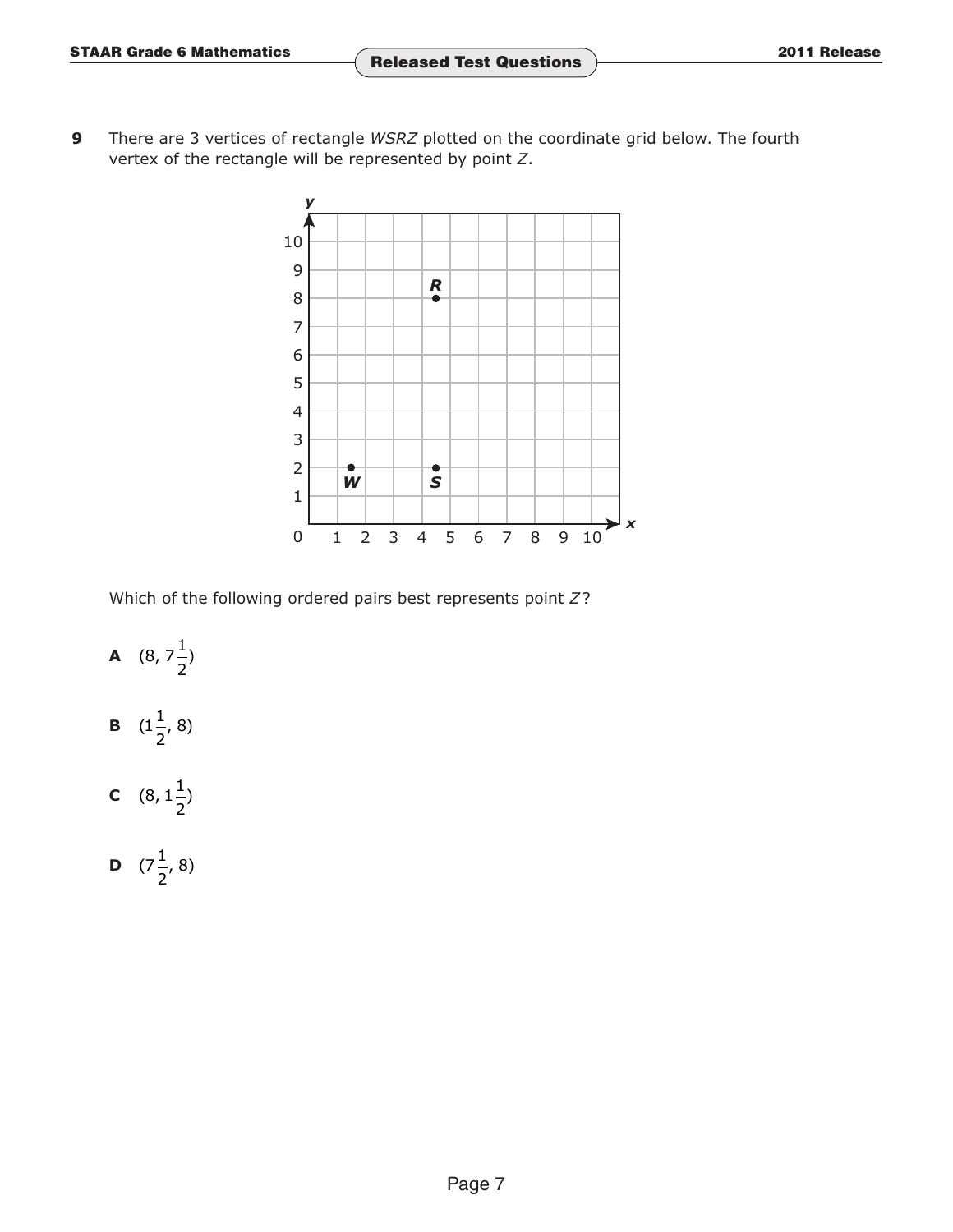10 The figure below represents the floor of a building. Use the ruler provided to measure the dimensions of the figure to the nearest  $\frac{1}{2}$  inch.



| Scale |                 |  |  |  |  |  |
|-------|-----------------|--|--|--|--|--|
|       | 1 in. $= 20$ ft |  |  |  |  |  |

I

Which is closest to the perimeter in feet of the floor of the actual building?

- **A** 160 ft
- **B** 8 ft
- **C** 7 ft
- **D** 140 ft

- **11** Mrs. Wallace wants to buy  $1\frac{1}{2}$  gallons of sour cream for a recipe. If sour cream is sold only in 1-pint containers, how many containers will she need to buy?
	- **A** 6
	- **B** 8
	- **C** 12
	- **D** 16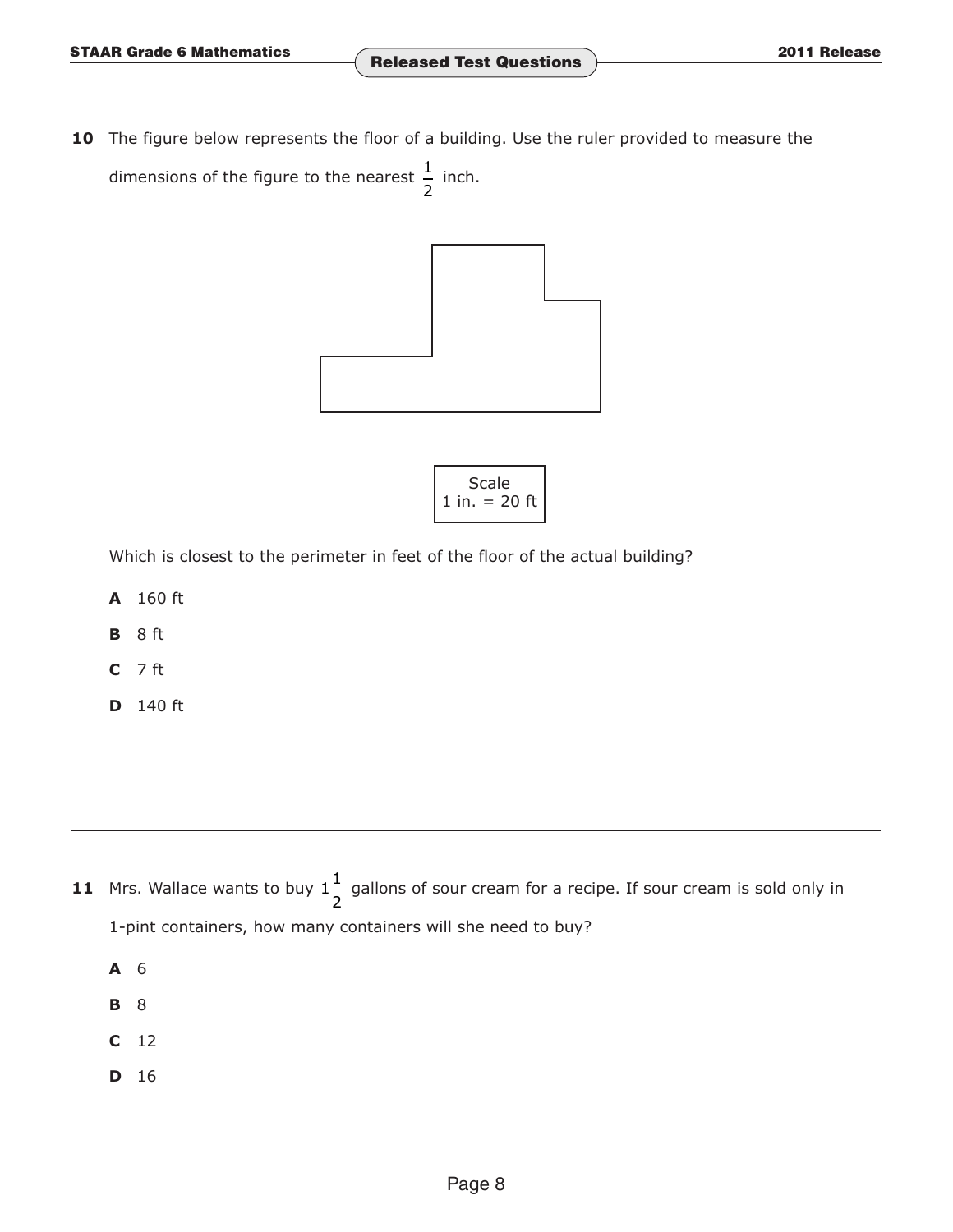12 Roberto has 17 games in his room. He has 6 board games, and the rest are video games. If Roberto selects a game at random, which expression represents the probability that the game he selects will be a video game?

$$
A \quad 1 + \frac{6}{11}
$$

$$
B \quad 1 + \frac{6}{17}
$$

$$
c \quad 1-\frac{6}{11}
$$

$$
\mathbf{D} \quad 1 - \frac{6}{17}
$$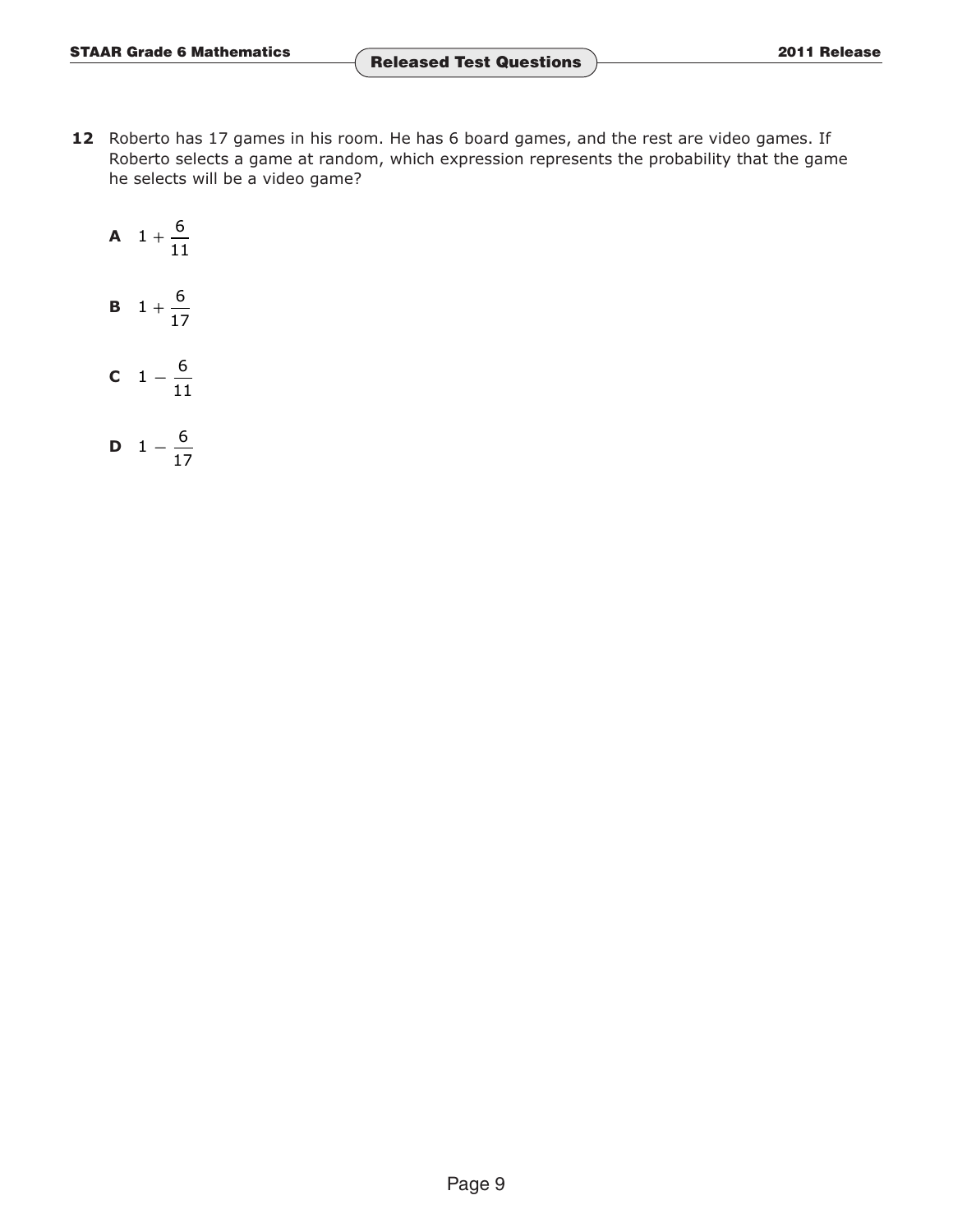**13** The graph below shows the number of students in each grade at a middle school.



Student Population

Which statement is NOT supported by the information in the graph?

- **A** About 1,100 students attend this middle school.
- **B** There are approximately 10 more girls in the 6th grade than in the 7th grade.
- **C** About 400 boys and 400 girls attend this middle school.
- **D** There are approximately 13 more students in 6th grade than in 8th grade at this middle school.